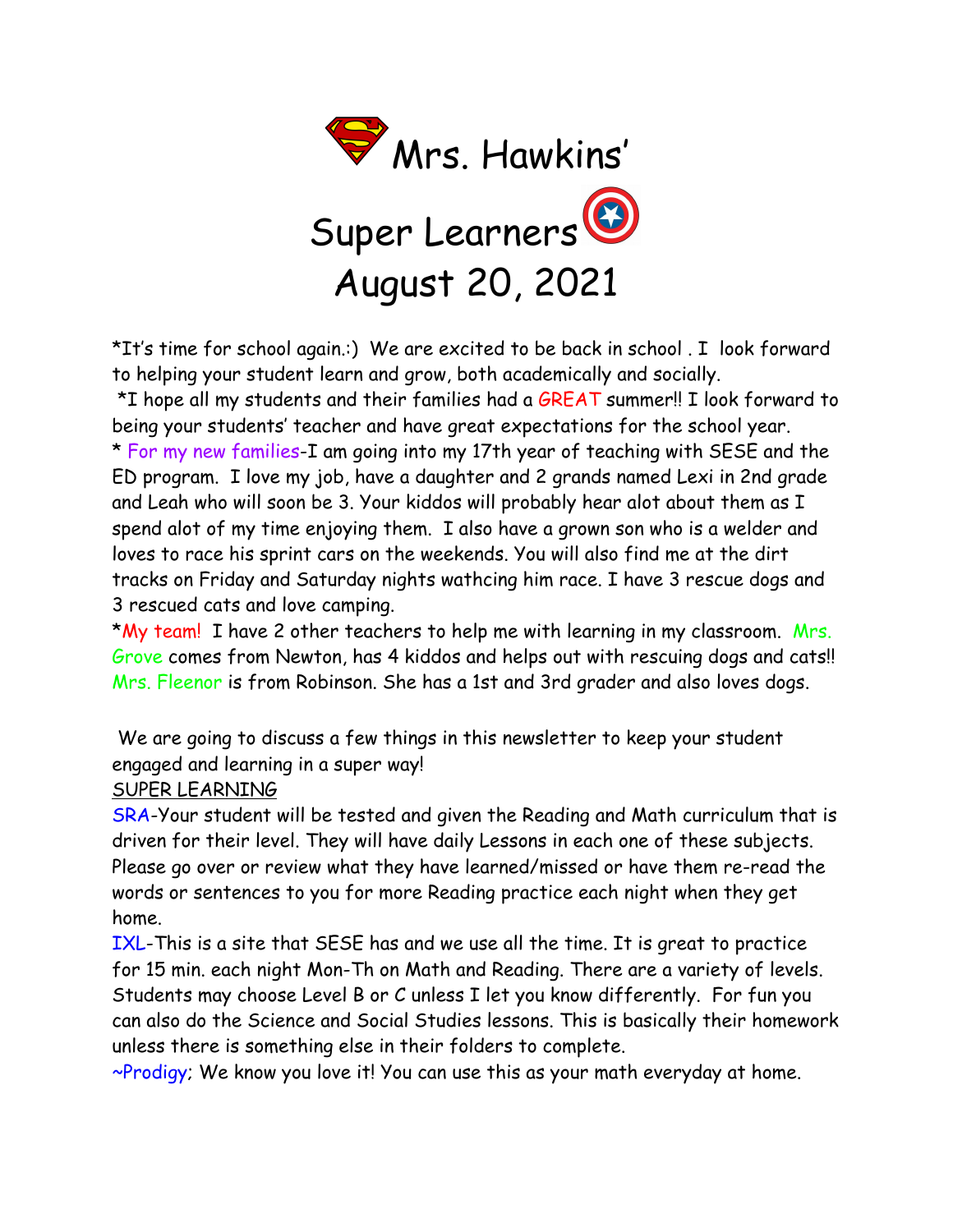~Spelling City; There are new words and NO assignments! Play what you want with the words that are there. The lists will be updated as you use ~CNN10.com is a kids driven daily lesson we use to keep us informed about what is

happening around the world. them!

Mystery Doug-Science lessons for 2 days a week.

We will be sending home a copy of their login's and passwords for sites that can be accessed at home. It will also be put in their folders no later than Monday.

## SUPER TOPICS-For parents

\*Please call your district transportation **early** if your student will not be riding as a courtesy to them. If you bring your student to school after an appt. Or missing the bus, please call transportation to let them know your student does need picked up in the afternoon. Thanks

\*Your student will receive a Daily Behavior Pt Sheet each day with a score. It will come by email from our Review 360 data. Please be sure that you see that each day and if not please let me know. You will also receive an overall score by paper each day. This is our way of communicating. Please sign and look for a note or you may write a note back to us on that paper. Please keep it in the students folder for the week and we will replace it at the end of the week. :)

\*It is SESE policy that I hear from a parent or guardian before school if they are going to be absent. Please call our classroom # and leave a message so that I know and don't get a breakfast for them. Thanks in advance.

~Labor Day is Monday Sept. 6th No school

~Sleep is also SUPER important! Rest is necessary for a child to be at his/her full potential when awake. Children 7-12 years of age are recommended to get 10-11 hours of sleep/day. Sleep is still important for their bodies and minds to grow correctly.

\*Breakfast and lunch-Each student is offered b'fast in the morning. IF the student doens't like what is on the menu for the day, please be sure they get something at home for their brain power and good learning.

~Physical Exercise is SUPER important! It keeps the brain and body healthy. I hope students get outside when they come home from school and the weekends in their backyards or at the park.